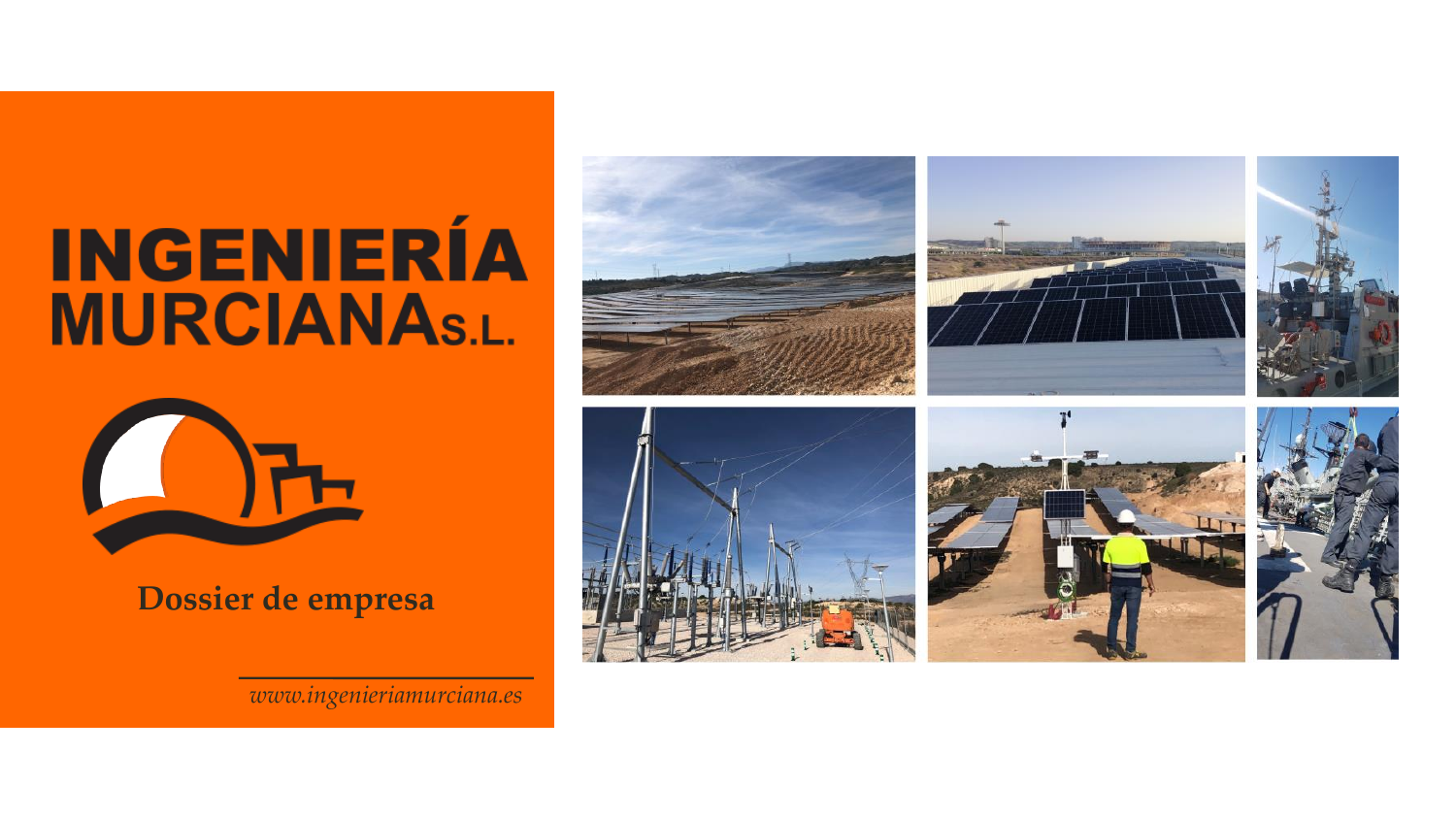# Quiénes somos

# *Who We Are*

INGENIERÍA MURCIANA, S.L. inició su actividad en el año 2.000, mediante la integración de un grupo de profesionales con una dilatada experiencia en el sector, con el objetivo de prestar un servicio integral de ingeniería mejor a nuestro clientes.

Los nuevos retos del mercado, en nuestro país, incidieron directamente en la decisión de centrarnos en los proyectos de energía renovable e infraestructuras asociadas a la transformación y transporte de energía. Para ello nos adaptamos incorporando profesionales cualificados en la materia.

Las principales actividades de Ingeniería Murciana son:

- Grandes Proyectos de Centrales Solares e infraestructuras asociadas para la evacuación de la energía generada.
- Instalaciones eléctricas de Alta, Media y Baja tensión, instalaciones frigoríficas y climatización, instalaciones de gas, informes periciales, etc.
- En el sector naval: estudios sobre resistencia estructural de cubiertas, cálculos mecánicos, instalaciones eléctricas y de contra incendios, etc.
- *INGENIERÍA MURCIANA, S.L. started it activity in the year 2.000, by integrating a group of professionals with extensive experience, with the aim of providing a better comprehensive engineering service to our clients.* The new challenges of the market and the evolution of the energy field, in Spain, directly affected the decision to *focus on renewable energy projects and infrastructures associated with the transformation and transport of energy. For this reason we adapt by incorporating qualified professionals in the field.*

*The main activities of the enterprise are:*

- *Projects of Solar Power Plants and associated infrastructures for the evacuation of the generated energy.*
- *High, Medium and Low voltage electrical installations, refrigeration and air conditioning installations, gas installations, expert reports, etc.*
- *In the naval sector: analysis of structural strength of decks, mechanical calculations, electrical and fire-fighting installations, etc.*

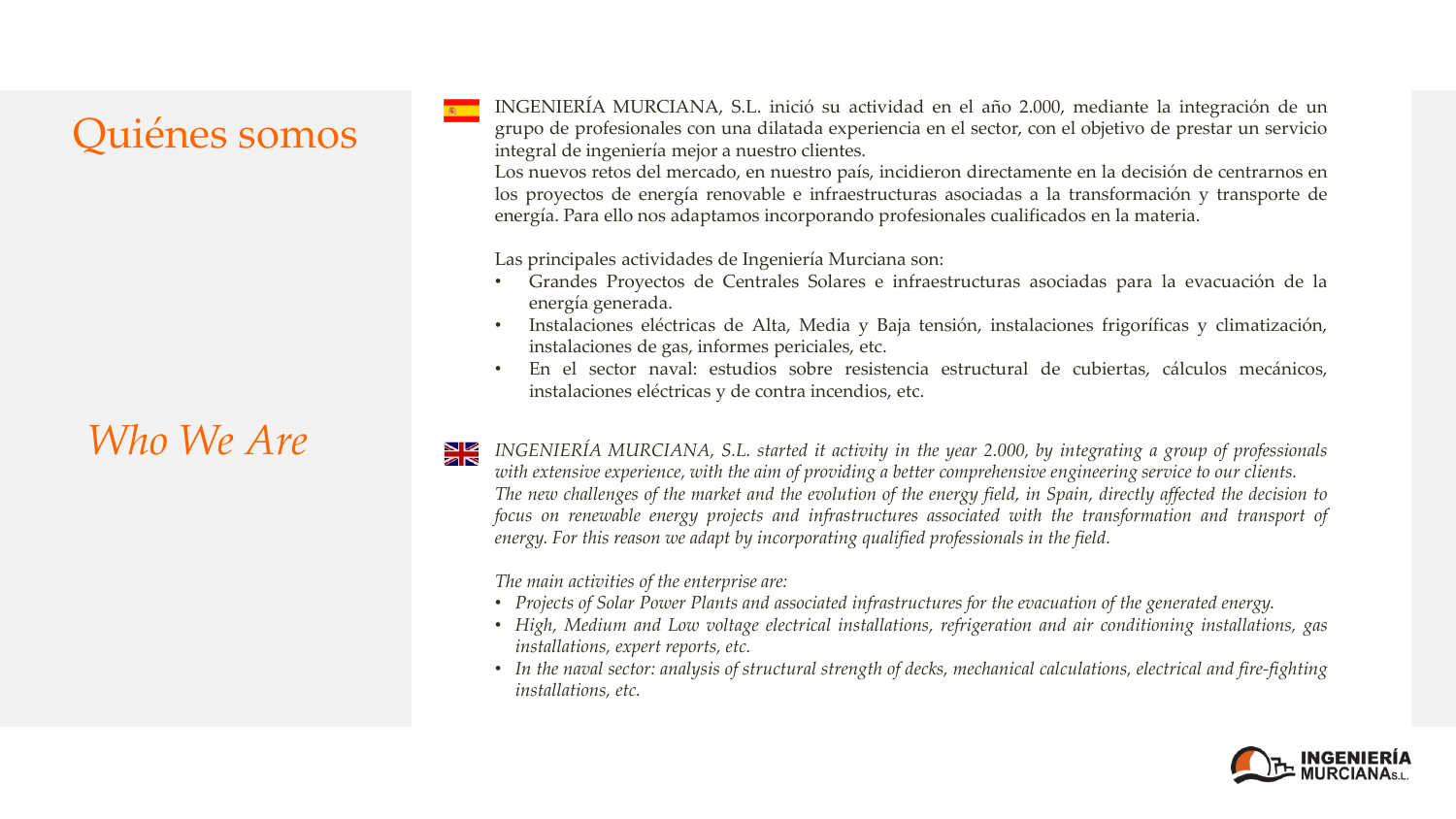# Equipo

El elemento diferenciador de INGENIERÍA MURCIANA, S.L. está en su equipo humano. El equipo está compuesto por Ingenieros de campo e investigadores vinculados a la Universidad. En la Universidad ejercen la docencia en diferentes áreas como mecánica, diseño de estructuras, fabricación, materiales y generación de fuentes de energía renovable donde han desarrollado una importante labor investigadora. Por otro lado, los ingenieros de campo tienen una dilatada experiencia con más de 10 años desarrollando una actividad multidisciplinar. Por tanto, INGENIERÍA MURCIANA tiene la capacidad de abordar cualquier proyecto desde una perspectiva óptima y con la máxima garantía de calidad y profesionalidad.

El equipo está formado por profesionales con las siguientes titulaciones:

- Ingenieros Industriales.
- Ingenieros Técnicos y Graduados en Ingeniería Mecánica.
- Graduados en Ingeniería de Edificación.
- Delineantes.

*Team*

 $\sum$  The differentiating point of INGENIERÍA MURCIANA, S.L. is in it human team. The team is made up of field engineers and researchers linked to the University. On the one hand, at the University they teach in several areas *such as: mechanics, design of structures, manufacturing, materials and generation of renewable energy sources* where they have carried out important research work. On the other hand, field engineers have large experience *with more than 10 years developing a multidisciplinary activity. Therefore, the enterprise has the ability to approach any project from an optimal perspective and with the maximum guarantee of quality and professionalism.*

*The team is made up of professionals with the following qualifications:*

- *Industrial Engineers.*
- *Technical Engineers and Graduates in Mechanical Engineering.*
- *Graduates in Building Engineering.*
- *Draughtsmen.*

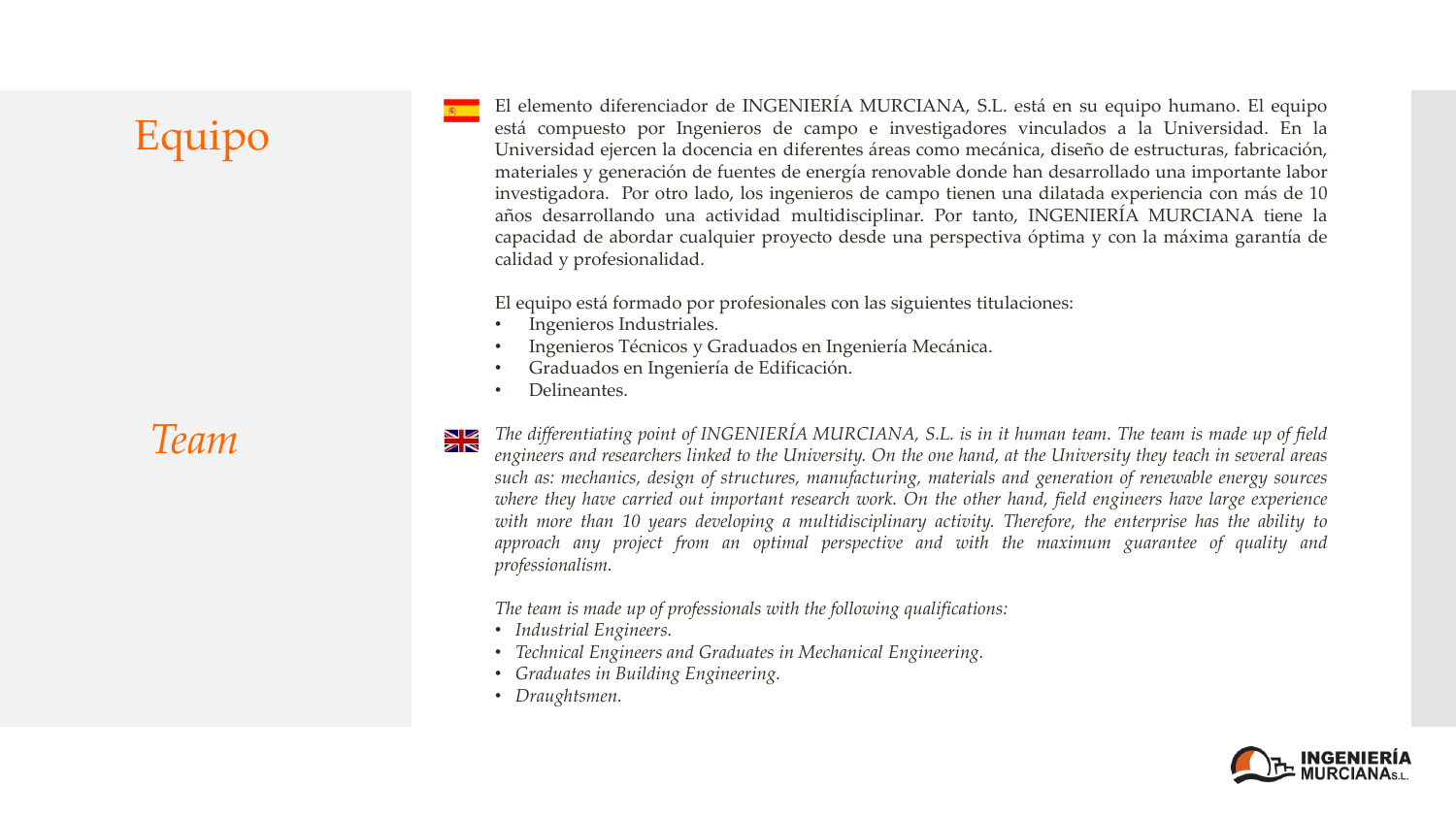# Nuestros servicios

INGENIERÍA MURCIANA, S.L. busca siempre la excelencia en los servicios ofrecidos y presta a cada cliente un apoyo profesional personalizado, ajustándose siempre a sus necesidades concretas, ya sean de carácter técnico, de gestión, o de análisis y control, con el objeto de mejorar sus expectativas iniciales y lograr su fidelización.

Las áreas de actividad de Ingeniería Murciana son:

- Proyectos energéticos fotovoltaicos.
- Proyectos de Eficiencia energética.
- Proyectos industriales y navales.
- Proyectos de reformas y ampliaciones.
- Proyectos de apertura.
- Infraestructura urbanística.
- Viviendas eco-sostenibles.
- Licitaciones.
- Etc.

 $\frac{1}{\sqrt{2}}$ 

 $Our$  Services  $\mathbb{R}^*$  INGENIERÍA MURCIANA, S.L. always seeks excellence in the services offered and provides each client with personalized professional support. In order to improve their initial expectations and achieve your loyalty of client. *INGENIERÍA MURCIANA always adjusting to their specific needs be they technical, management, or analysis and control.*

*The areas where development it professional activity of the enterprise include:*

- *Photovoltaic energy projects.*
- *Energy efficiency projects.*
- *Industrial and naval projects.*
- *Reform and expansion projects.*
- *The launching of business projects.*
- *Urban infrastructure.*
- *Eco-sustainable housing*
- *Tenders.*
- *Etc.*

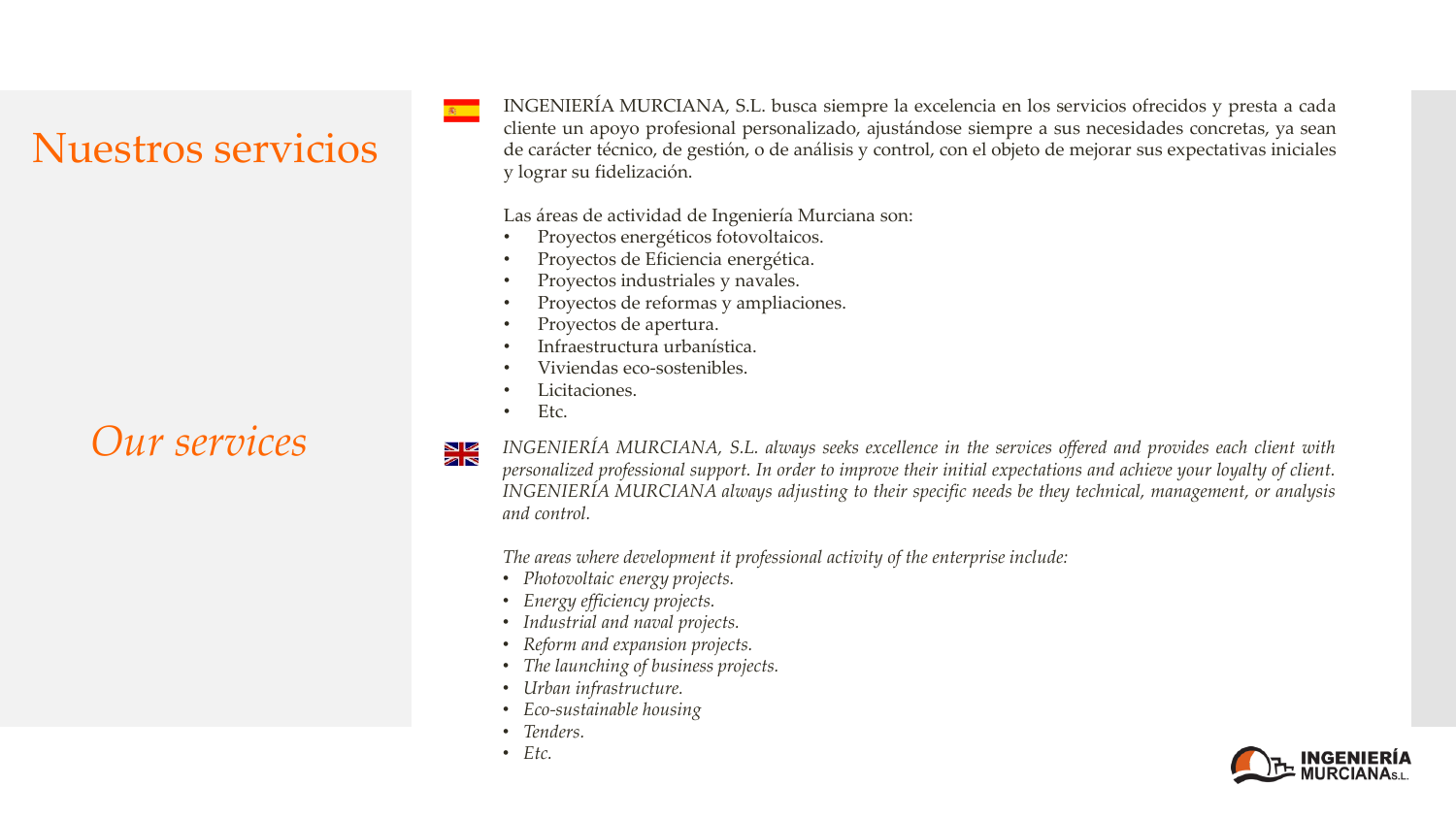## Certificaciones

INGENIERÍA MURCIANA, S.L. está certificada según las normas UNE ISO 9001 (Calidad) y UNE EN ISO 14001 (Medio Ambiente) desde enero de 2015.

La política de Calidad y Ambiental de Ingeniería Murciana consiste en proporcionar proyectos que satisfagan la legislación, normas y reglamentos que voluntariamente suscriba la Dirección. Todo ello dentro de un riguroso compromiso con la protección y conservación del medio ambiente.

 $Centifications$  INGENIERÍA MURCIANA, S.L. has been certified according to the UNE ISO 9001 (Quality) and UNE EN *ISO 14001 (Environment) standards since January 2015.*

> *The Quality and Environmental policy of enterprise consists of providing projects that satisfy the legislation, rules and standards that the Business Administration and Management voluntarily subscribes to. All this within a rigorous commitment to the protection and conservation of the environment.*





ISO 9001:2015

|                   | SISTEMA DE GESTIÓN INTEGRADO                        |                                |  |
|-------------------|-----------------------------------------------------|--------------------------------|--|
| <b>INGENIERÍA</b> | POLITICA DEL SISTEMA DE GESTIÓN<br><b>INTEGRADO</b> | Edición: 04<br>Fecha: 10/03/20 |  |

Las inquietudes de la Dirección de "INGENIERÍA MURCIANA, S.L.", así como las demandas de sus clientes cada vez más sensibilizados respecto a la CALIDAD y el respeto al MEDIO AMBIENTE, nos ha llevado a considerar el modo de lograr los objetivos estatutarios a través de un sistema que nos permita llevar a cabo la gestión y el control de los procesos, recursos y acciones del modo más eficaz.

Con un alcance de:

"ELABORACION DE PROYECTOS Y ESTUDIOS TECNICOS INDUSTRIALES DE: INSTALACIONES FRIGORIFICAS, BAJA TENSIÓN Y CENTROS DE TRANSFORMACIÓN. LICENCIAS DE APERTURA Y/O ACTIVIDAD, CERTIFICACIONES ENERGÉTICAS Y CAMBIOS DE TITULARIDAD DE INSTALACIONES DE GAS E INFORMES PERICIALES Y HUERTOS SOLARES'

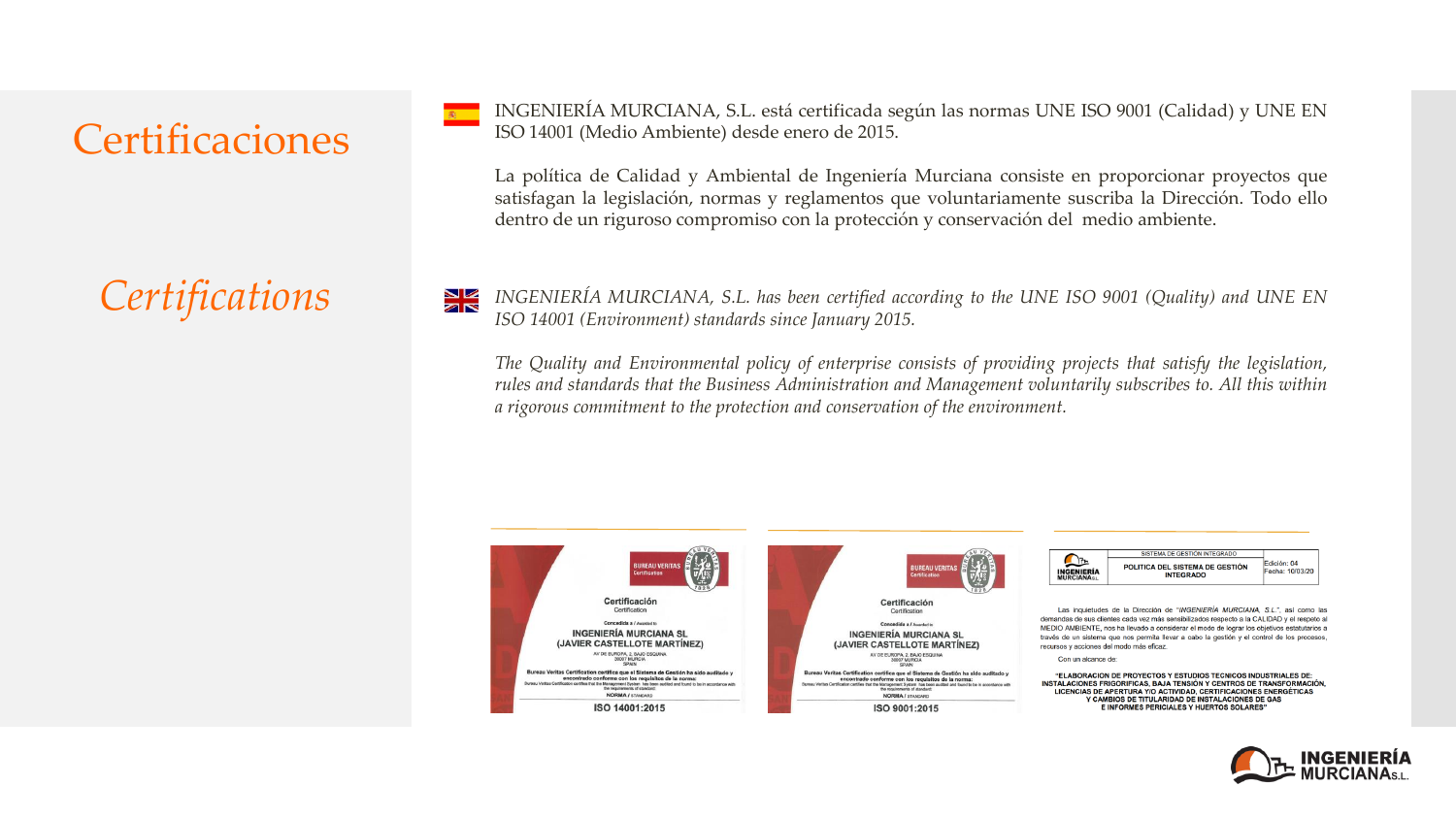Proyectos recientes *Last projects*

| <b>NOMBRE DEL PROYECTO /</b><br><b>PROJECT'S NAME</b> | <b>POTENCIA / POWER</b>                | <b>UBICACIÓN / LOCATION</b>                                                                           | <b>EMPRESA / COMPANY</b>                                                                     |
|-------------------------------------------------------|----------------------------------------|-------------------------------------------------------------------------------------------------------|----------------------------------------------------------------------------------------------|
| <b>CSF ALMANSA</b>                                    | 49,98 MWp                              | <b>ALMANSA (ALBACETE)</b>                                                                             | X-ELIO                                                                                       |
| <b>CSF CAÑADA HERMOSA</b>                             | 49,98 MWp                              | <b>MURCIA (MURCIA)</b>                                                                                | X-ELIO                                                                                       |
| <b>CSF ALARCOS</b>                                    | 49,98 MWp                              | CORRAL DE CALATRAVA (CIUDAD<br>REAL)                                                                  | X-ELIO                                                                                       |
| <b>CSF CARRIL</b>                                     | 49,98 MWp                              | LORCA (MURCIA)                                                                                        | X-ELIO                                                                                       |
| CSF FUENTE ÁLAMO V Y VI                               | 17,4384 MWp                            | FUENTE ÁLAMO (MURCIA)                                                                                 | X-ELIO                                                                                       |
| <b>CSF LA ALJORRA</b>                                 | 31,12 MWp                              | FUENTE ÁLAMO (MURCIA)                                                                                 | X-ELIO                                                                                       |
| <b>CSF LA PINILLA</b>                                 | 49,98 MWp                              | MAZARRÓN/FUENTE ÁLAMO<br>(MURCIA)                                                                     | X-ELIO                                                                                       |
| <b>CSF PEROGORDO</b>                                  | 45,0702 MWp                            | SEGOVIA (SEGOVIA)                                                                                     | X-ELIO                                                                                       |
| <b>CSF TABERNAS</b>                                   | 49,98 MWp                              | SORBAS (ALMERIA)                                                                                      | X-ELIO                                                                                       |
| <b>CSF CALERA Y CHOZAS</b>                            | 22,098 MWp                             | PEPINO (TOLEDO)                                                                                       | <b>SOLARIA</b>                                                                               |
| <b>CSF BELINCHÓN</b>                                  | 23,94 MWp                              | BELINCHÓN / HUELVES (CUENCA)                                                                          | <b>SOLARIA</b>                                                                               |
| <b>CSF URSA MAIOR</b>                                 | 49,98 MWp                              | VILLADANGO DEL PÁRAMO (LEÓN)                                                                          | <b>SOLARIA</b>                                                                               |
| <b>CSF EL VILLAR</b>                                  | 31,80 MWp                              | PUERTOLLANO (CIUDAD REAL)                                                                             | <b>PROGRESSUM</b>                                                                            |
| <b>CSF PUERTOLLANO</b>                                | 31,80 MWp                              | PUERTOLLANO (CIUDAD REAL)                                                                             | <b>PROGRESSUM</b>                                                                            |
| PHOTOVOLTAIC SOLAR POWER<br><b>PLANTS</b>             | 90 kWp<br>75 kWp<br>330 kWp<br>330 kWp | LETUR (ALBACETE) CABEZO<br><b>BEAZA (CARTAGENA)</b><br>ESPINARDO (MURCIA)<br><b>LORCA</b><br>(MURCIA) | <b>MANCOMUNIDAD DE</b><br><b>LOS CANALES DEL</b><br><b>TAIBILLA</b><br><b>THE INGENIERIA</b> |

İΔ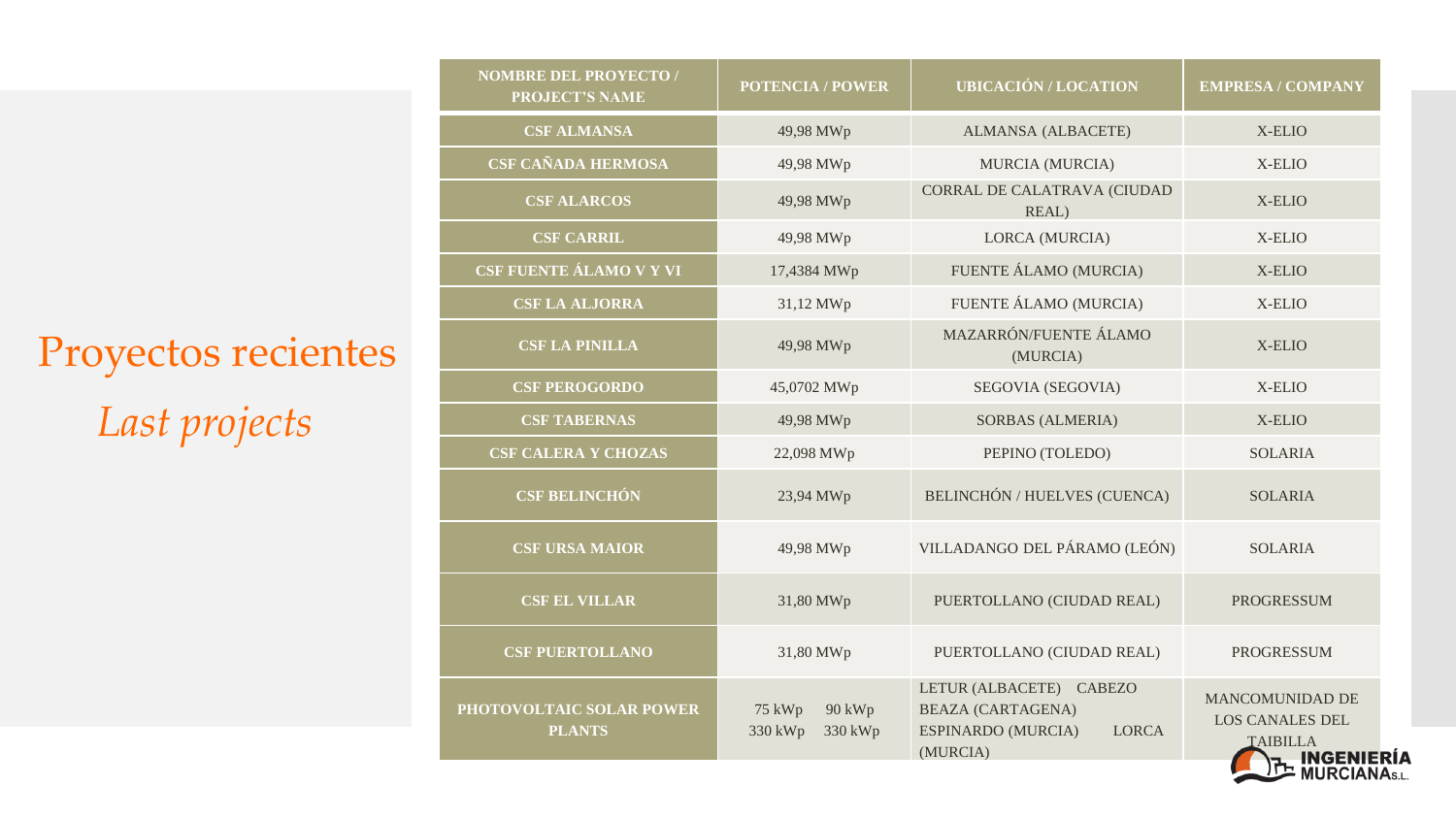*Cont.* Proyectos recientes *Last projects*

**PHOTOVOLTAIC SOL PLANT PHOTOVOLTAIC SO PLANT** 750 kWp **PHOTOVOLTAIC SO PLANT** 307 kWp **PHOTOVOLTAIC SO PLANT PHOTOVOLTAIC SO PLANT OVERHEAD POWER I VOLTAG OVERHEAD POWER I VOLTAG** 20.000 V – 935 mL **OVERHEAD POWER I VOLTAG PHOTOVOLTAIC SO PLANTS** 75 kWp 90 kWp 330 kWp 330 kWp **PHOTOVOLTAIC SO PLANT** 510 kWp **PHOTOVOLTAIC SO** 

**NOMBRE DEL PROYECTO /** 

**PHOTOVOLTAIC SO** 

**PROJECT'S N** 

| <b>ROJECT'S NAME</b>                          | <b>POTENCIA / POWER</b>                | <b>UBICACIÓN / LOCATION</b>                                                                    | <b>EMPRESA / COMPANY</b>                                  |
|-----------------------------------------------|----------------------------------------|------------------------------------------------------------------------------------------------|-----------------------------------------------------------|
| <b>OLTAIC SOLAR POWER</b><br><b>PLANT</b>     | 510 kWp                                | <b>JACARILLA (ALICANTE)</b>                                                                    | <b>MANCOMUNIDAD DE LOS</b><br><b>CANALES DEL TAIBILLA</b> |
| <b>OLTAIC SOLAR POWER</b><br><b>PLANT</b>     | 750 kWp                                | LO ROMERO II (ALICANTE)                                                                        | <b>MANCOMUNIDAD DE LOS</b><br><b>CANALES DEL TAIBILLA</b> |
| <b>OLTAIC SOLAR POWER</b><br><b>PLANT</b>     | 307 kWp                                | <b>BULLAS II (MURCIA)</b>                                                                      | MANCOMUNIDAD DE LOS<br><b>CANALES DEL TAIBILLA</b>        |
| <b>OLTAIC SOLAR POWER</b><br><b>PLANT</b>     | 790 kWp                                | VALDELENTISCO I (MURCIA)                                                                       | <b>MANCOMUNIDAD DE LOS</b><br><b>CANALES DEL TAIBILLA</b> |
| <b>OLTAIC SOLAR POWER</b><br><b>PLANT</b>     | 733 kWp                                | VALDELENTISCO II (MURCIA)                                                                      | <b>MANCOMUNIDAD DE LOS</b><br><b>CANALES DEL TAIBILLA</b> |
| <b>WIND TURBINE</b>                           | 1,65 MW                                | PICO MACHÓN (MURCIA)                                                                           | <b>MANCOMUNIDAD DE LOS</b><br><b>CANALES DEL TAIBILLA</b> |
| <b>ID POWER LINE MEDIUM</b><br><b>VOLTAGE</b> | $20.000 V - 440 mL$                    | CAJAL - OJOS (MURCIA)                                                                          | MANCOMUNIDAD DE LOS<br><b>CANALES DEL TAIBILLA</b>        |
| <b>D POWER LINE MEDIUM</b><br><b>VOLTAGE</b>  | $20.000 V - 935 mL$                    | CAÑADA MORALES - BALSON<br>(MURCIA)                                                            | <b>MANCOMUNIDAD DE LOS</b><br><b>CANALES DEL TAIBILLA</b> |
| <b>D POWER LINE MEDIUM</b><br><b>VOLTAGE</b>  | $20.000 V - 3.421 mL$                  | TINAJON - S. ESPADA (MURCIA)                                                                   | <b>MANCOMUNIDAD DE LOS</b><br><b>CANALES DEL TAIBILLA</b> |
| <b>OLTAIC SOLAR POWER</b><br><b>PLANTS</b>    | 75 kWp<br>90 kWp<br>330 kWp<br>330 kWp | LETUR (ALBACETE)<br><b>CABEZO</b><br>BEAZA (CARTAGENA) ESPINARDO<br>LORCA (MURCIA)<br>(MURCIA) | MANCOMUNIDAD DE LOS<br><b>CANALES DEL TAIBILLA</b>        |
| <b>OLTAIC SOLAR POWER</b><br><b>PLANT</b>     | 510 kWp                                | <b>JACARILLA (ALICANTE)</b>                                                                    | <b>MANCOMUNIDAD DE LOS</b><br><b>CANALES DEL TAIBILLA</b> |
| <b>OLTAIC SOLAR POWER</b><br><b>PLANT</b>     | 750 kWp                                | LO ROMERO II (ALICANTE)                                                                        | MANCOMUNIDAD DE LOS<br>CANALES DEL TAIBILLA               |
| <b>OLTAIC SOLAR POWER</b><br><b>PLANT</b>     | 307 kWp                                | <b>BULLAS II (MURCIA)</b>                                                                      | <b>MANCOMUNIDAD DE LOS</b><br><b>CANALES DEL TAIBILLA</b> |

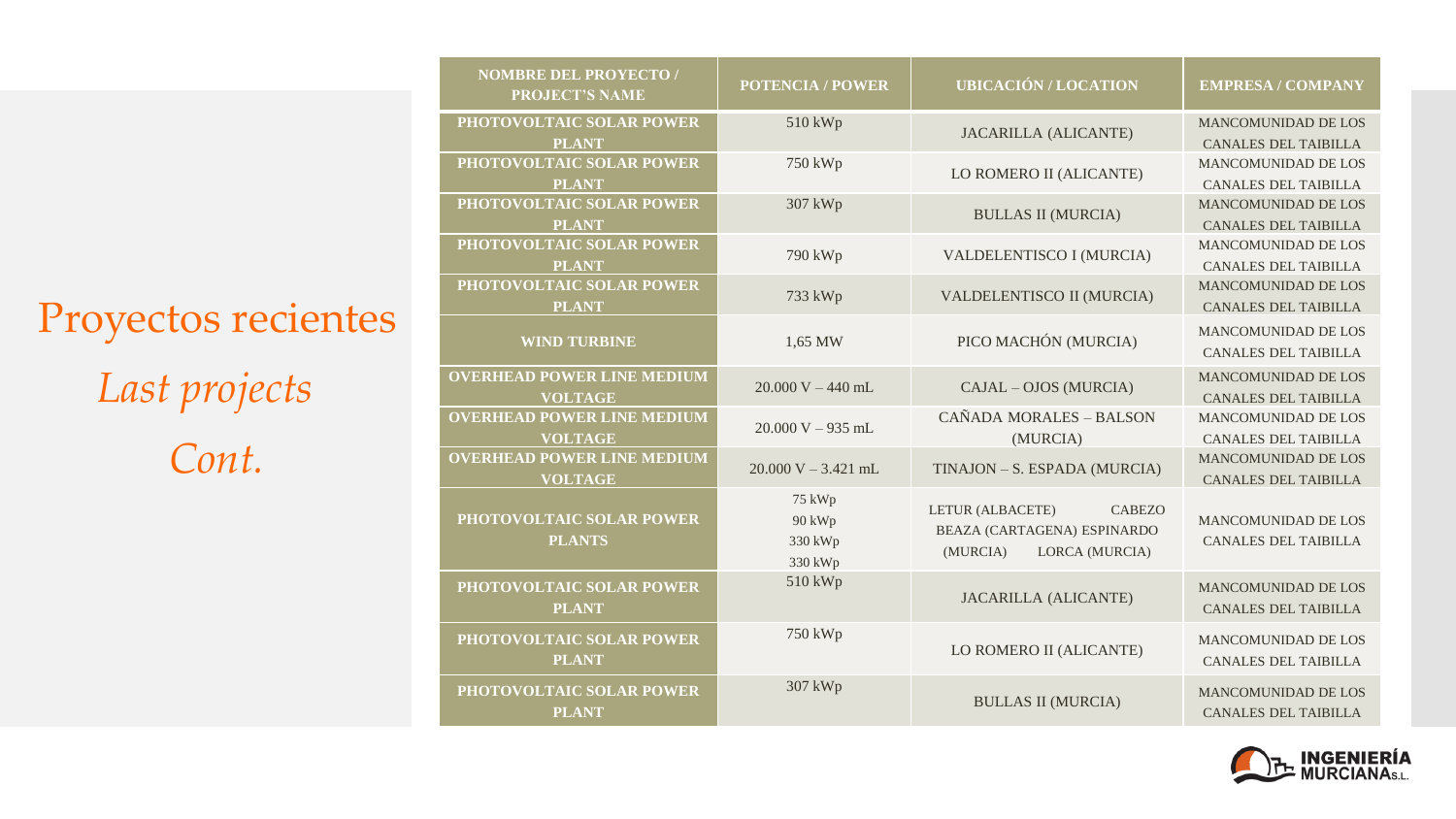*Cont.* Proyectos recientes *Last projects*

| <b>NOMBRE DEL PROYECTO /</b><br><b>PROJECT'S NAME</b>                          | <b>POTENCIA / POWER</b> | <b>UBICACIÓN / LOCATION</b>         | <b>EMPRESA / COMPANY</b>                                  |
|--------------------------------------------------------------------------------|-------------------------|-------------------------------------|-----------------------------------------------------------|
| PHOTOVOLTAIC SOLAR POWER<br><b>PLANT</b>                                       | 733 kWp                 | VALDELENTISCO II (MURCIA)           | <b>MANCOMUNIDAD DE LOS</b><br><b>CANALES DEL TAIBILLA</b> |
| <b>WIND TURBINE</b>                                                            | 1,65 MW                 | PICO MACHÓN (MURCIA)                | <b>MANCOMUNIDAD DE LOS</b><br><b>CANALES DEL TAIBILLA</b> |
| <b>OVERHEAD POWER LINE</b><br><b>MEDIUM VOLTAGE</b>                            | $20.000 V - 440 mL$     | CAJAL - OJOS (MURCIA)               | <b>MANCOMUNIDAD DE LOS</b><br><b>CANALES DEL TAIBILLA</b> |
| <b>OVERHEAD POWER LINE</b><br><b>MEDIUM VOLTAGE</b>                            | $20.000 V - 935 mL$     | CAÑADA MORALES - BALSON<br>(MURCIA) | <b>MANCOMUNIDAD DE LOS</b><br><b>CANALES DEL TAIBILLA</b> |
| <b>OVERHEAD POWER LINE</b><br><b>MEDIUM VOLTAGE</b>                            | $20.000 V - 3.421 mL$   | TINAJON - S. ESPADA (MURCIA)        | <b>MANCOMUNIDAD DE LOS</b><br><b>CANALES DEL TAIBILLA</b> |
| <b>OVERHEAD POWER LINE</b><br><b>MEDIUM VOLTAGE</b>                            | $20.000 V - 3.421 mL$   | TINAJON - S. ESPADA (MURCIA)        | <b>MANCOMUNIDAD DE LOS</b><br><b>CANALES DEL TAIBILLA</b> |
| <b>SELF-CONSUMPTION SOLAR</b><br><b>POWER PLANT</b>                            | 120 kWp                 | <b>MURCIA</b>                       | <b>TRANVÍA DE MURCIA</b>                                  |
| SUSTITUCIÓN ROV BSR NEPTUNO                                                    |                         | CARTAGENA (MURCIA)                  | ARMADA ESPAÑOLA<br>(CARTAGENA)                            |
| <b>SISTEMA PCI BSR HESPÉRIDES</b>                                              |                         | CARTAGENA (MURCIA)                  | <b>ARMADA ESPAÑOLA</b><br>(CARTAGENA)                     |
| ESTUIDO DINÁMICO DEL MÁSTIL<br><b>PATRULLERO FORMENTOR Y</b><br><b>TORALLA</b> |                         | CARTAGENA (MURCIA)                  | ARMADA ESPAÑOLA<br>(CARTAGENA)                            |
| RESISTENCIA CUBIERTA 01 POPA<br><b>BSR INFANTA ELENA</b>                       |                         | CARTAGENA (MURCIA)                  | ARMADA ESPAÑOLA<br>(CARTAGENA)                            |

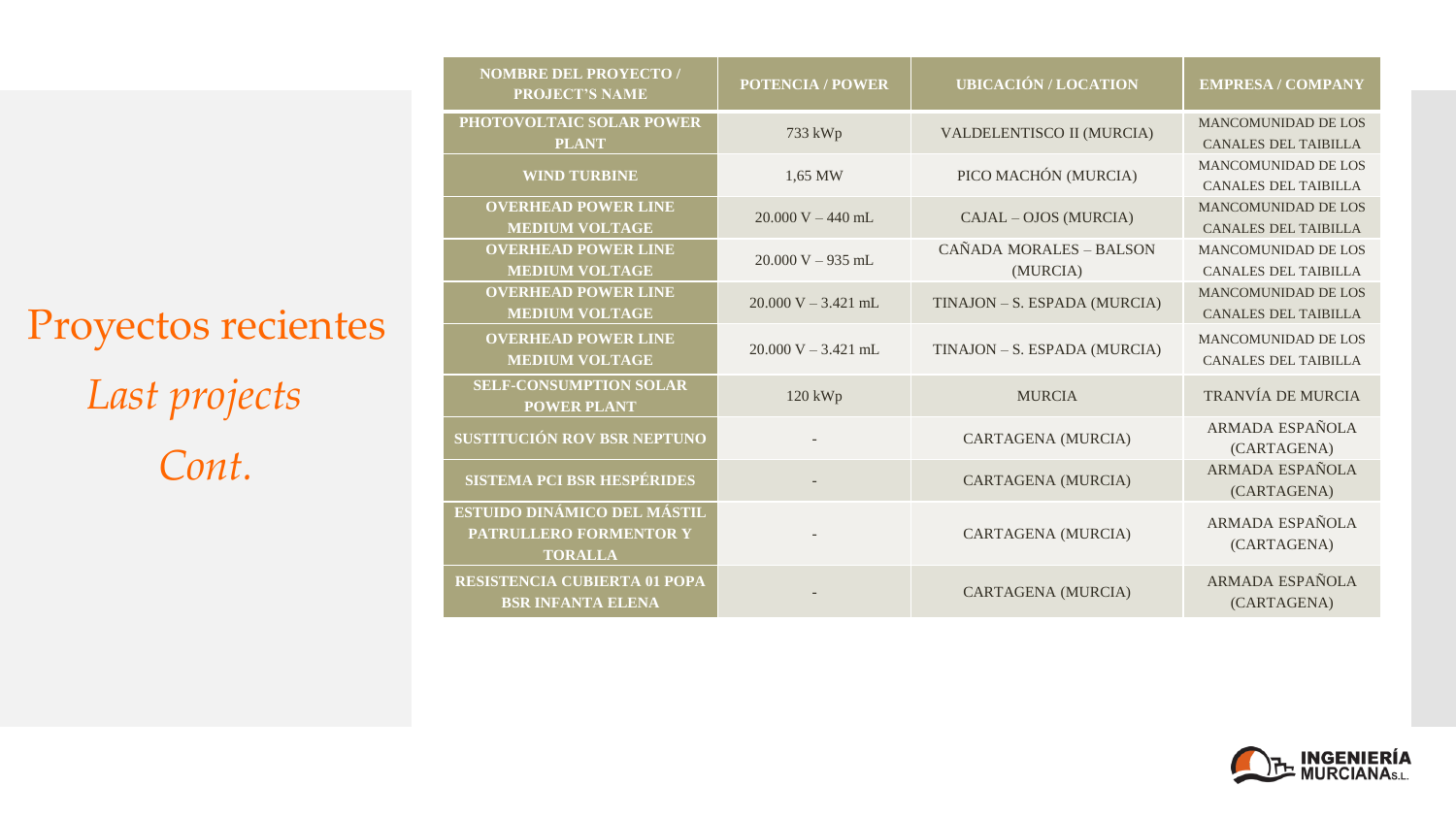## Clientes/*Main clients*